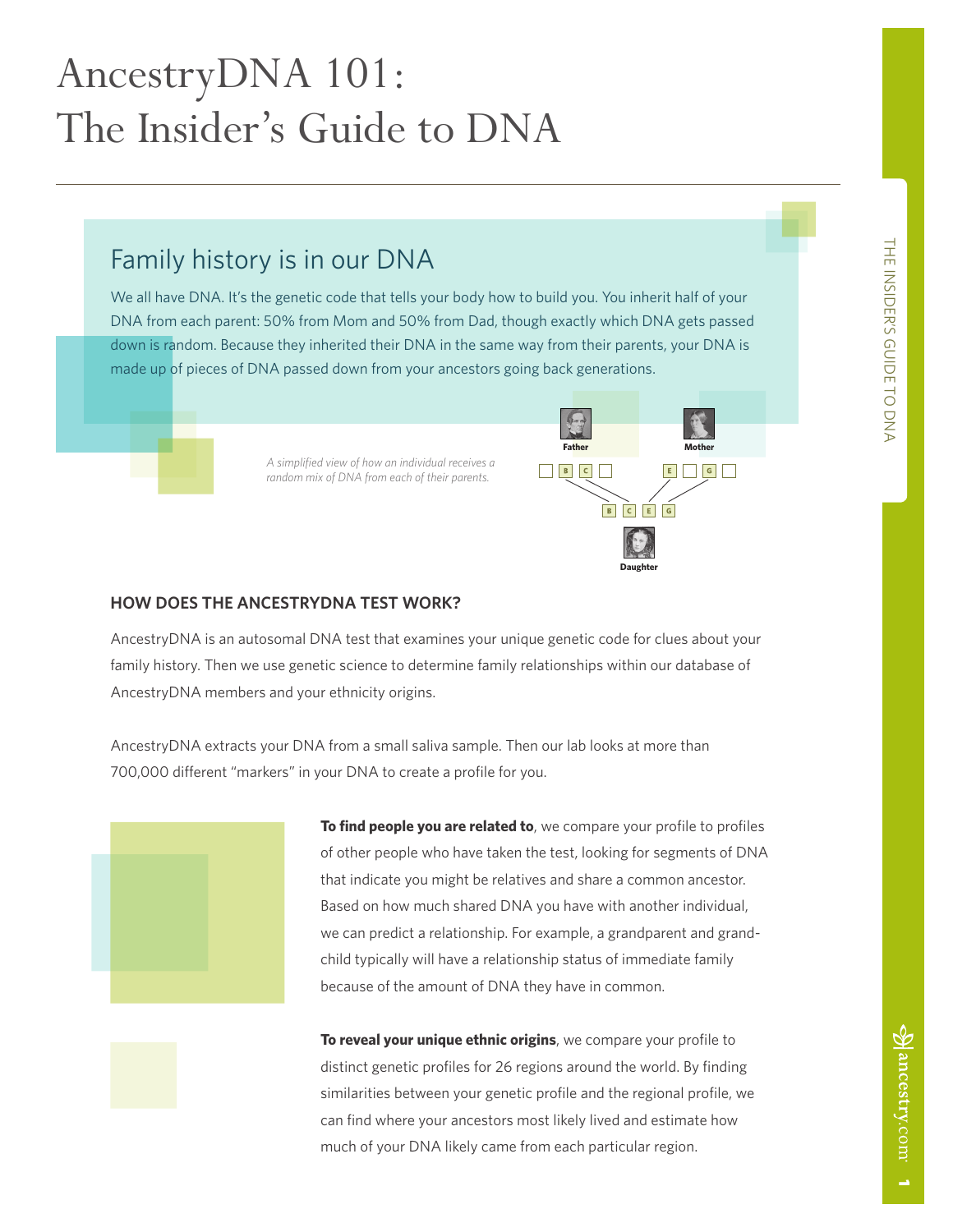# **WHAT IS AN AUTOSOMAL DNA TEST AND WHY SHOULD I TAKE ONE?**

AncestryDNA uses the latest DNA autosomal testing technology to provide a comprehensive look across all lines in your family tree, something older technology like Y-DNA and mitochondrial DNA (mtDNA) tests can't do. Also, because everyone has autosomal DNA, both men and women can take the test.

Without getting too technical, AncestryDNA analyzes your autosomal DNA, which includes almost the entire genome—all 22 pairs of nonsex chromosomes—instead of looking only at the Y-chromosome or mitochondrial DNA. A Y-DNA test follows one family line on the chart, from son to father. An mtDNA test also follows only one line, the maternal line. The autosomal test looks at your entire family tree.

*Tip: Get your parents, grandparents, and siblings tested too. You only get 50% of each parent's DNA. That leaves 50% you don't have. Since DNA is inherited at random, other relatives may have inherited segments of DNA that you didn't, so they could match people you don't. Testing older generations helps extend your research further back in time and target family lines more specifically.* 

Also, typical Y-DNA and mtDNA tests look at much smaller amounts

of your DNA. Y-DNA and mitochondrial DNA make up less than 2% of your entire genome, and a Y-DNA test will look at from 12 to 111 locations on one chromosome. AncestryDNA, on the other hand, looks at the entire genome at over 700,000 locations. You don't need to be a scientist to see that 700,000 is much more detailed.

# **WHAT WILL MY TEST TELL ME?**

AncestryDNA uses your test results to:

- **1** Find "cousin" matches
- **2** Tell you how you and your match might
- be related if you both

have online trees

**3** Estimate your historical ethnicity

#### To see your results, go to

**<www.ancestrydna.com>** and log in. This will take you to your personal DNA home page. To see the results of a test, click the **See full Ethnicity Estimate** or **See matches** button.

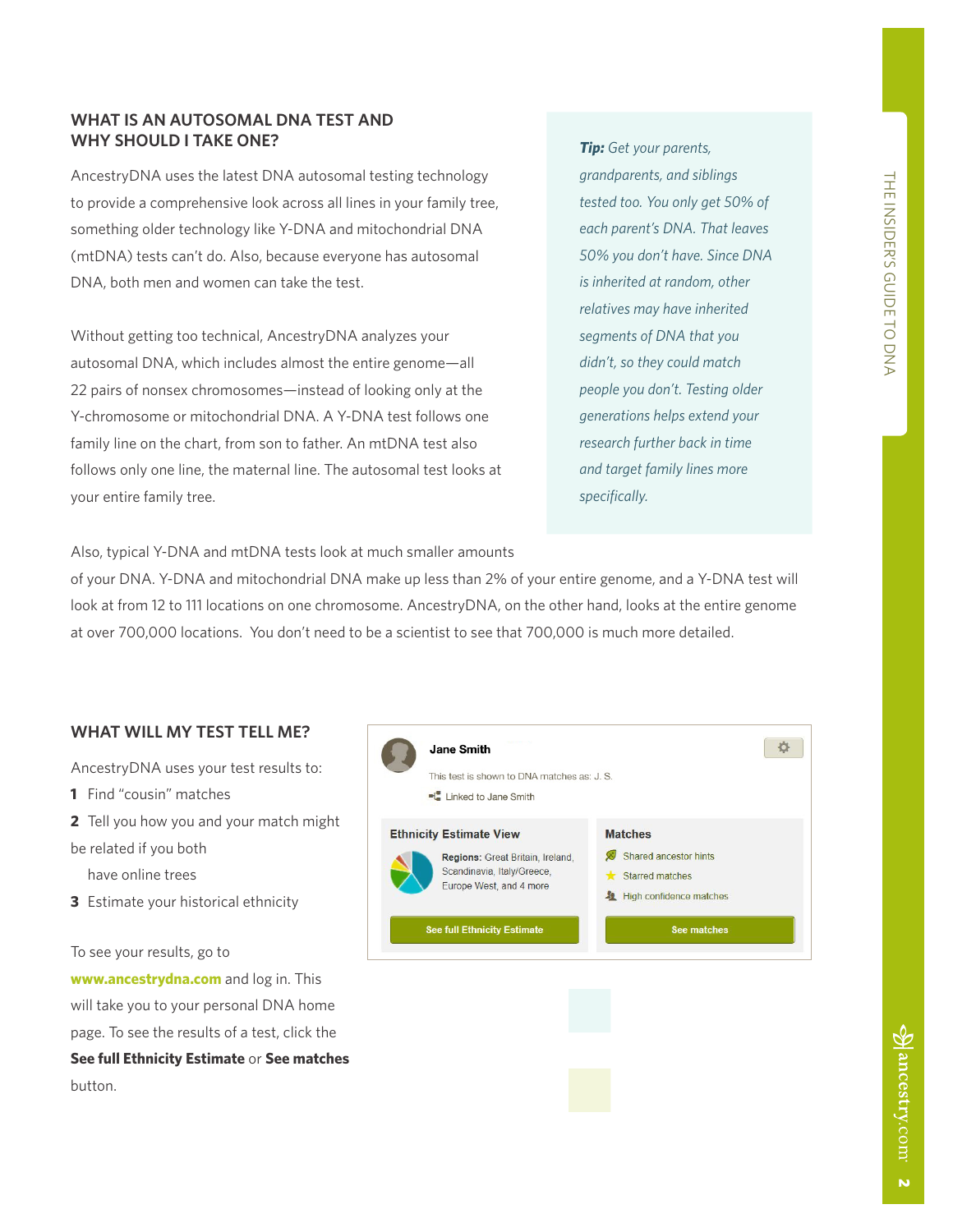# Ethnic Origins

# **HOW CAN ANCESTRYDNA ESTIMATE MY ETHNICITY?**

AncestryDNA has built a database of genetic profiles for 26 regions around the world, which is called a "reference panel." This panel is made up of people known to have deep-rooted ancestry in a particular area. We use this panel to create a genetic profile for a region and then compare your profile against each regional profile to see what percentage of your DNA came from a particular region. These results tell you where your ancestors likely came from, which can take your searches in exciting and surprising directions.



To find out more about a specific ethnicity, click on it. This brings up an ethnicity page with several items. You'll see a map with three concentric shaded areas going from darkest to lightest. These are places where people with this ethnic profile are typically found. The darker the shading, the more likely your ancestors lived there.

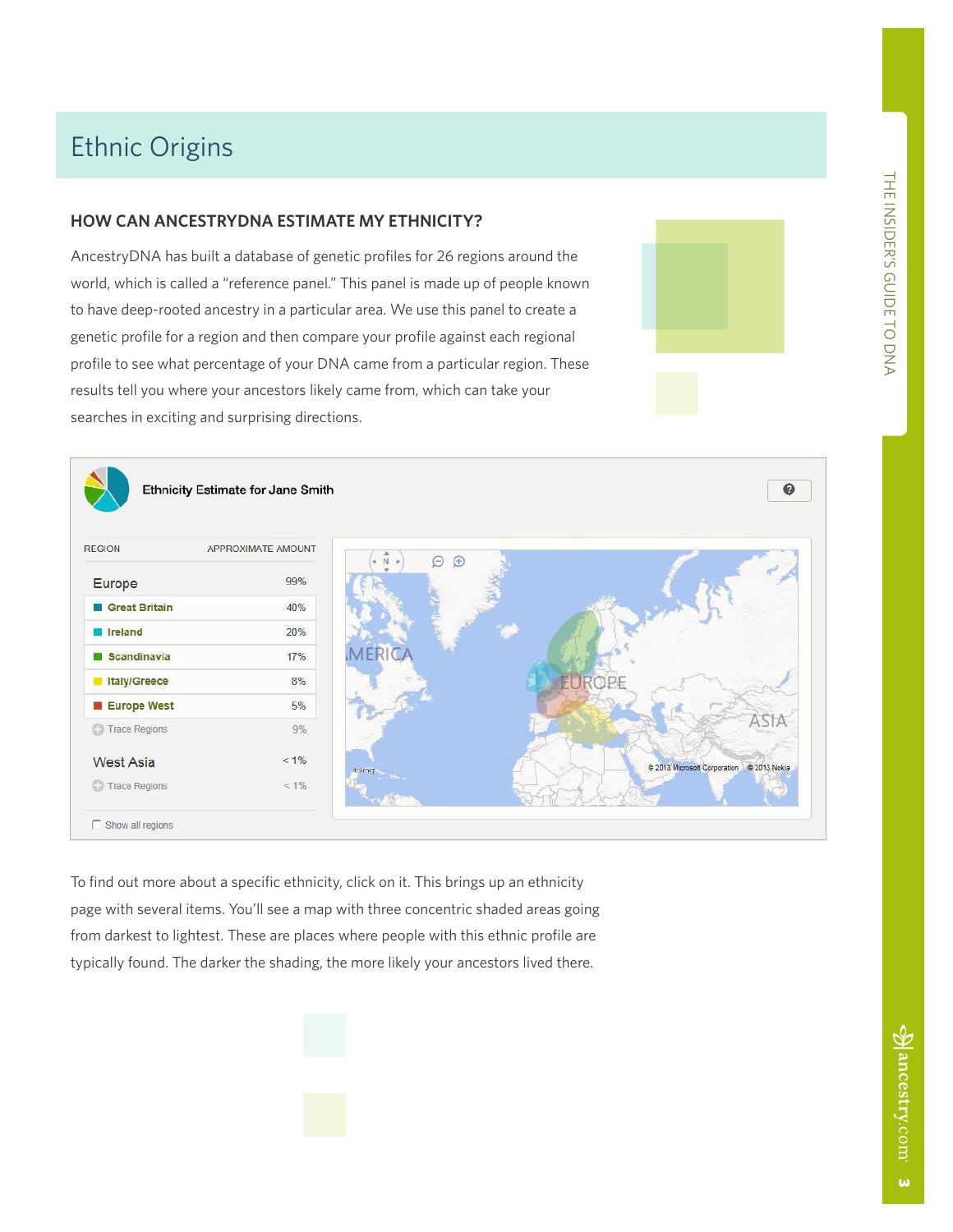$\bullet$ 





Below the map you'll find a graph showing how your ethnicity results compare to a typical native's and a short description of the region that discusses migrations and other important events that may help explain how your ancestor came to or left the region. If you have unexpected ancestry showing in your results, this section may help explain your connection to that region.

# What are "DNA matches"?

AncestryDNA compares your test results to the results of every other sample in our database, looking for segments of DNA you have in common. When we find enough to indicate a relationship, we calculate how close that relationship is likely to be based on the amount of DNA you seem to share from a common ancestor.

You can see all of your matches by clicking the **See matches** button. Or you can filter matches by clicking on one of the links (we'll explain more about filters later).

# **Matches**

- Shared ancestor hints
- **Starred matches**
- High confidence matches

See matches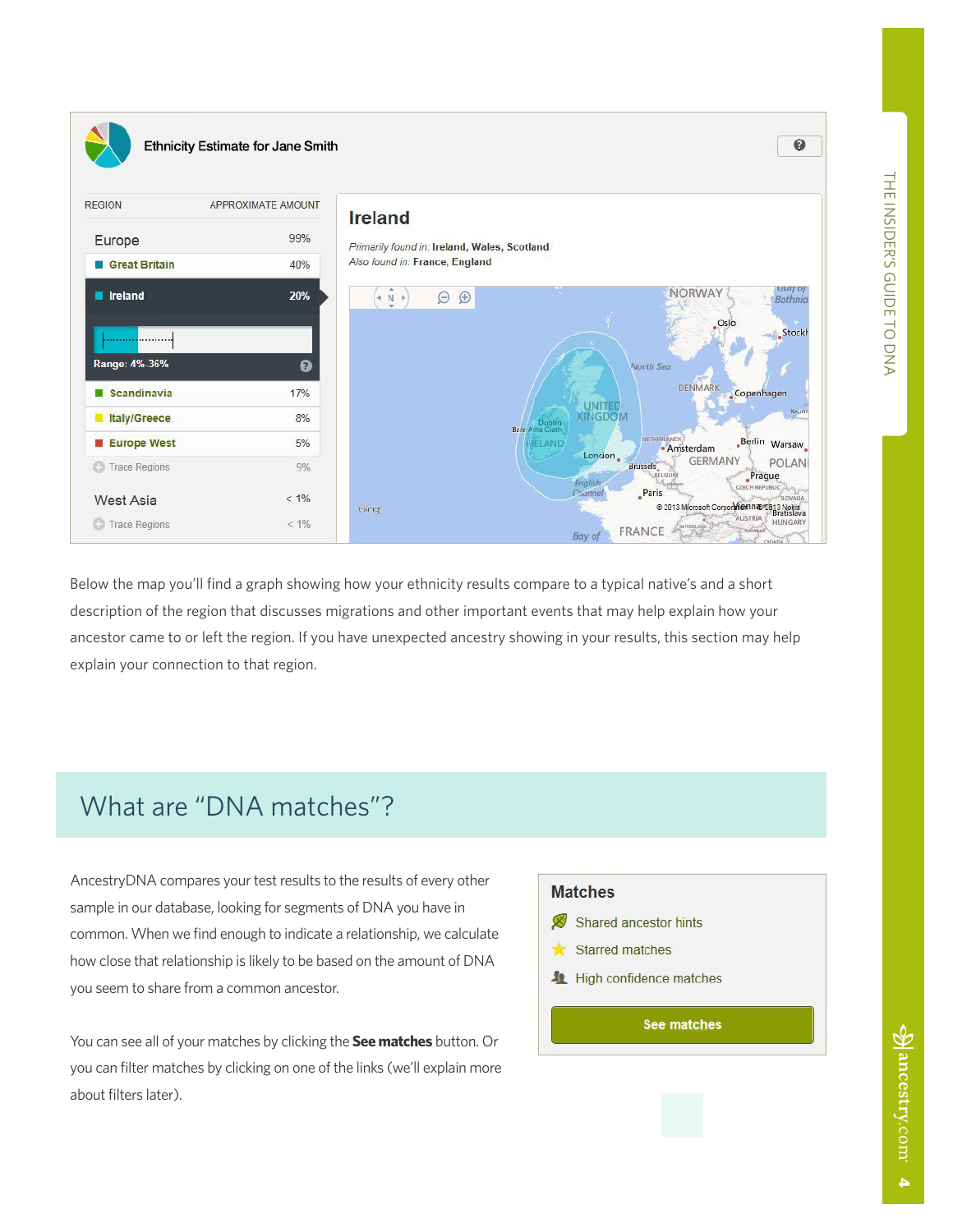|                        | AncestryDNA Results for Jane Smith                                                                        |                   |                                |
|------------------------|-----------------------------------------------------------------------------------------------------------|-------------------|--------------------------------|
| Filters                | Hints<br><b>O</b> New<br>* Starred                                                                        |                   | $\mathbfcal{D}$ Search matches |
| <b>2ND COUSIN</b>      |                                                                                                           |                   | Sort by: Relationship   Date   |
| K                      | <b>SmithPacker</b><br>Possible range: 2nd - 3rd cousins<br>Confidence: 99%<br>Last logged in Oct 13, 2013 | -C 150 people     | <b>Review Match</b>            |
| 7R                     | J.M.S<br>(administered by Smithwestin)<br>Possible range: 2nd - 3rd cousins<br>Confidence: 99%            | -C No family tree | <b>Review Match</b>            |
|                        | smithbrandyln<br>Possible range: 2nd - 3rd cousins<br>Confidence: 99%<br>Last logged in Oct 26, 2013      | $-512$ people     | <b>Review Match</b>            |
| 食<br><b>3RD COUSIN</b> | S. M. M.<br>(administered by MommaSmith44)<br>Possible range: 2nd - 3rd cousins<br>Confidence: 99%        | • 30976 people 第  | <b>Review Match</b>            |
|                        | Smith Anderson 33<br>Possible range: 3rd - 4th cousins<br>Confidence: 98%<br>Last logged in Oct 23, 2013. | -2823 people      | <b>Review Match</b>            |

# **HOW DO I KNOW HOW I'M RELATED TO MY MATCHES?**

What DNA can't usually tell you is exactly how you are related—at least not without a little help. That's where the online trees from Ancestry.com come in. In fact, building an online tree is the best way to maximize results from your AncestryDNA test. Here's why. After we find a DNA match, if both you and the match have a tree on Ancestry.com linked to your test results, we compare those trees to see if we can determine how you are related. If we think we know, you get an Ancestry Hint leaf.

If you have a leaf, when you click the **Review Match** button, you get a chart that looks like the one to the right:

That's a huge head start. As more people build trees and take DNA tests, more matches will turn up. And the more accurate and complete your tree is, the more useful your DNA matches will be.

| John Gramph<br>Great-Grandfather  |  | 8. |  | <b>Jane Smith</b><br>Great-Grandmother             |
|-----------------------------------|--|----|--|----------------------------------------------------|
| <b>Mark Gramph</b><br>Grandfather |  |    |  | John Gramph<br>Grand uncle                         |
| Leah Gramph<br>Mother             |  |    |  | Martha Elizabeth Gramph<br>1st Cousin (1x removed) |
| <b>Edna Baker</b><br>Self         |  |    |  | <b>Jay S Payson</b><br>2nd Cousin                  |
|                                   |  |    |  | Private<br>2nd Cousin (1x removed)                 |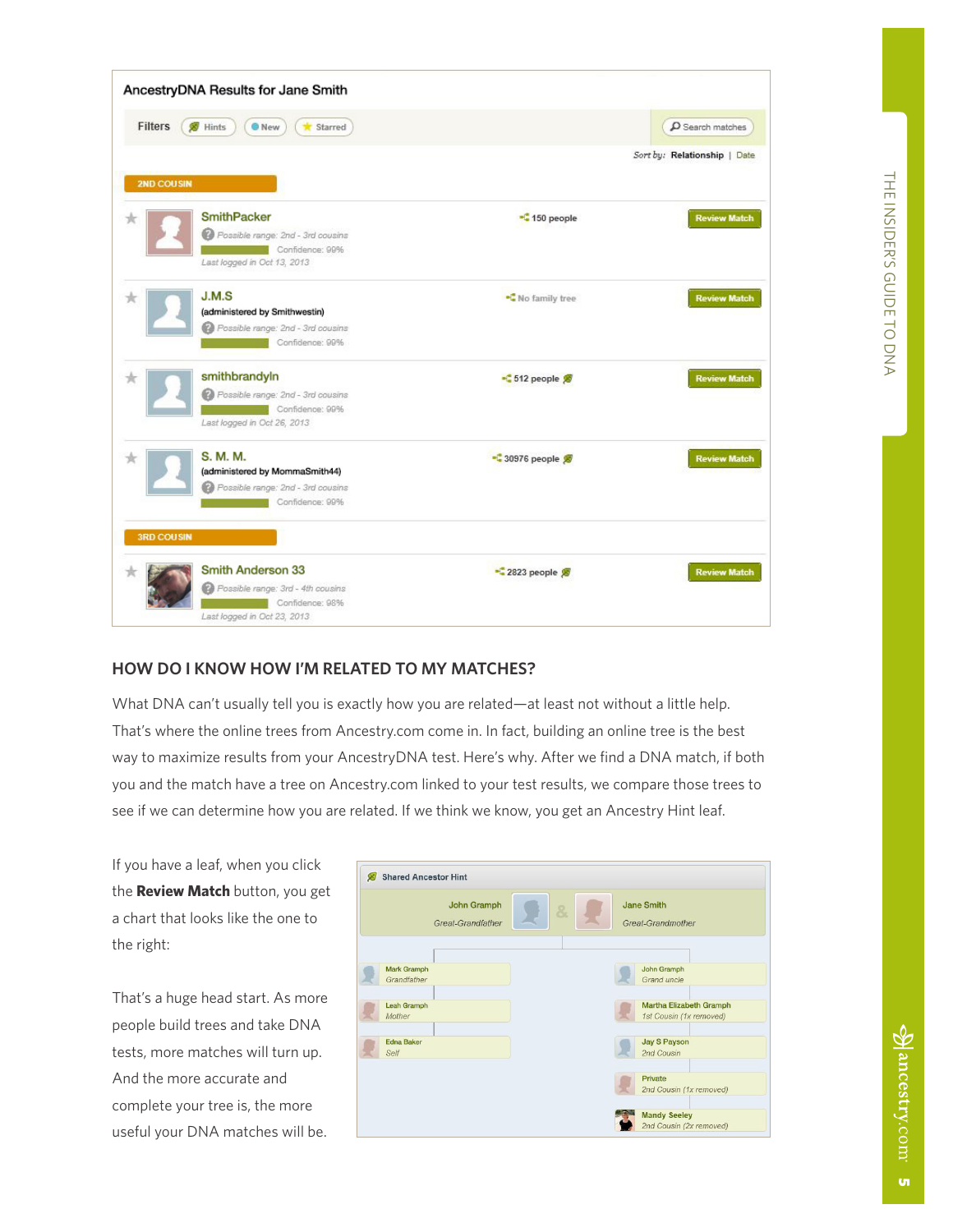# **WHAT IF I DON'T HAVE A LEAF?**

Even if we can't pin down a common ancestor, if both you and a match have an online tree linked to your AncestryDNA results, AncestryDNA generates a list of surnames that appear in both family tress. We call these shared surnames. You can use these to help uncover your common ancestor.

When you click on a shared surname, you'll get details on people with that surname from both your tree and your match's tree so you can compare them and look for a common ancestor.

# People with the surname Smith

#### From Mary Maryson : TJ Smith Family Tree (2)

#### Cool Smith

B: 08 Feb 1650 in Stratford, Fairfield, Connecticut, USA D: 13 Dec 1730 in Woodbury, Litchfield, Connecticut, USA

#### Ann Smith

B: 01 Mar 1691 in Woodbury, Litchfield, Connecticut, USA D: 12 Jan 1720

From Mary Maryson: Rawlins Family Tree (1)

#### Jane Smith

B: 1 Mar 1668 in Woodbury, Litchfield, Connecticut, USA D: 12 Jan 1720 in Woodbury, Litchfield, Connecticut, USA

A shared surname isn't always an indicator of the ancestor you share, so don't stop with the list of matches in the shared surnames box. AncestryDNA also provides a list of surnames going back 10 generations in your match's tree. Your connection may have a variant spelling in their tree, so browse through all the names on the list.

# **I HAVE LOTS OF DNA MATCHES. WHAT DO I DO WITH THEM ALL?**

Sometimes your AncestryDNA test can be so successful, the success gets a little overwhelming. Here are some strategies for putting your DNA matches to work for you.

## **Use filters**

One way to get your matches narrowed down and working for you is to "ask" them specific questions. You can do this by using filters.

 $\mathcal{S}$  ancestry.com

#### **SHARED SURNAMES**

 $\mathcal{L}$ 

| Surnames that appear in bot |
|-----------------------------|
| John Gramph's tree and Jar  |
| <b>Smith's tree</b>         |
| Chase                       |
| Curtis                      |
| Ogden                       |
| Sherman                     |
| <b>Stoddard</b>             |
| <b>Thompson</b>             |
| Warham                      |
| Wright                      |

| Surnames (10 generation pedigree) |                |  |  |  |
|-----------------------------------|----------------|--|--|--|
| Griffith                          | 3              |  |  |  |
| Hyde                              | $\Delta$       |  |  |  |
| Jensen                            | $\overline{2}$ |  |  |  |
|                                   |                |  |  |  |
| Larsen                            |                |  |  |  |
| Lister                            |                |  |  |  |
| Meacham                           |                |  |  |  |
| <b>Smith</b>                      | $\mathcal{L}$  |  |  |  |
| Stoddard                          | 3              |  |  |  |
| Svoboda                           |                |  |  |  |
| Tachovsky                         |                |  |  |  |
| Woolf                             | $\overline{2}$ |  |  |  |

# ×

h.

 $\overline{P}$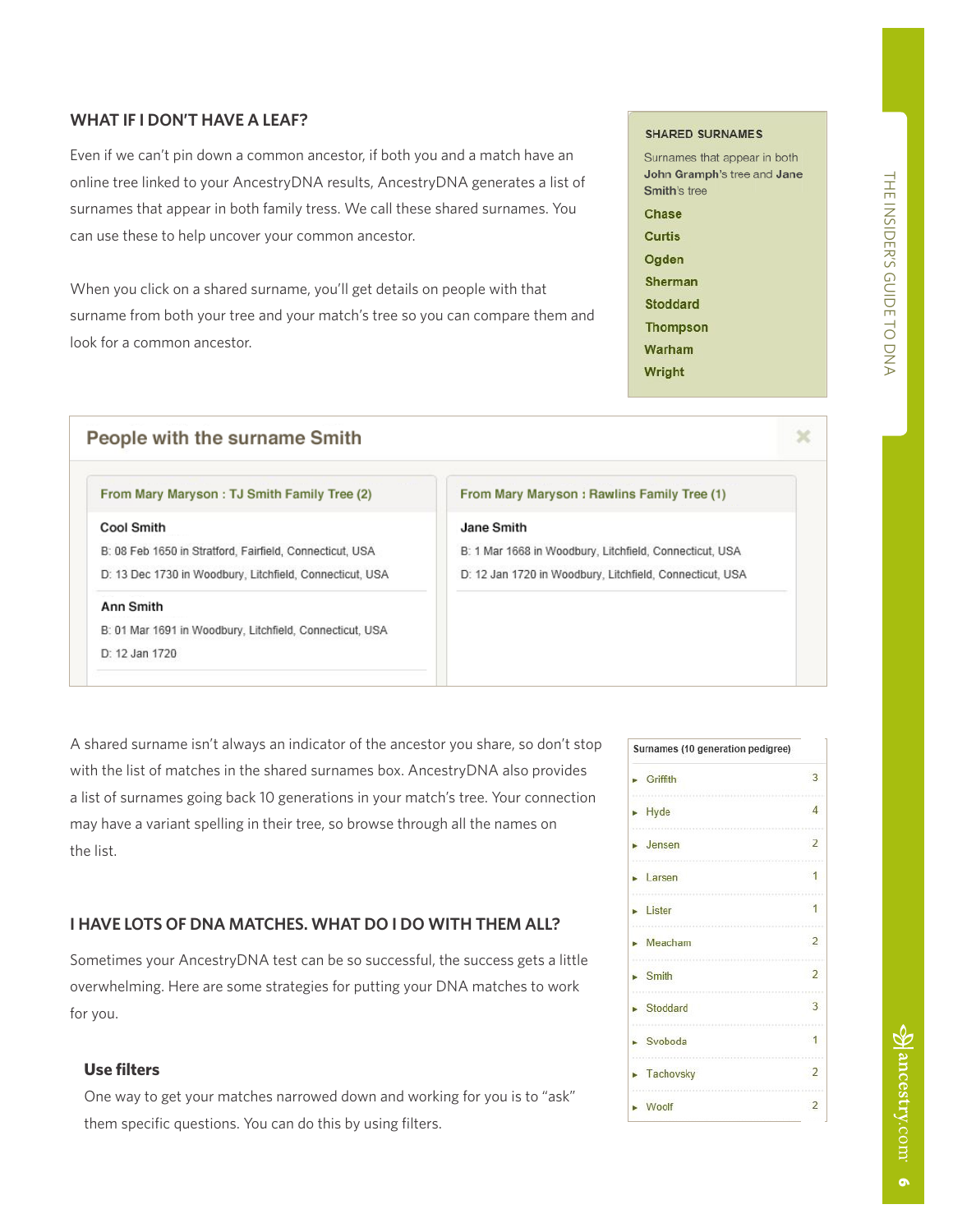For example, say you don't know where in England your Rawlins ancestors come from. You can use filters to look for Rawlinses from England in trees created by your DNA matches. You start searching for surnames or locations (or both) by clicking on the **Search matches** box.

| <b>AncestryDNA Member Matches</b>             |                              |
|-----------------------------------------------|------------------------------|
| B Hints ( New ) ( Starred )<br><b>Filters</b> | $\rho$ Search matches        |
|                                               | Sort by: Relationship   Date |

You filter by surname in the box on the left and add a location on the right.

| Filters | <b>Search matches</b> | Rawlins | Include similar surnames | -<br>England |  |  |
|---------|-----------------------|---------|--------------------------|--------------|--|--|
|         |                       |         |                          |              |  |  |

Out of hundreds of DNA cousin matches, this search yielded eight trees that meet the criteria of Rawlins and England. Are these folks relatives? That will take some research to determine, but eight trees is both a good start and a manageable one. If you don't have any matching surnames, you can look for just matching places.

# **CAN I CONTACT MY MATCHES?**

You can and you should. Your DNA matches are potential research partners who may have information, sources, stories, photographs, and knowledge that you don't. As an Ancestry.com member, you can contact a match by clicking the **Send Message** button next to a name.



We find it helps to keep your message short, sweet and as specific as possible. Here's an example:

### **Filter features**

*Each of these filters can help you manage and systematically work through your DNA cousin matches.* 

- *This filter finds matches with a shared ancestor.*
- *The blue dot indicates a new connection to investigate. Once you've reviewed this connection, the dot will go away.*
- *This filter allows you to look at only unreviewed matches. Click on the star to the left of your favorite connections so you can use the filter to find them anytime.*

Hi George, this is Jane Smith, and we're DNA 4th cousin matches. I have looked through your surnames and locations, and I see that we both have family in Virginia in the early 1700s. The surnames are different, but it looks like your Campbells were in Virginia at the same time as my Davises. Do you know where your Campbells came from before they were in Virginia? Thanks in advance for your help.